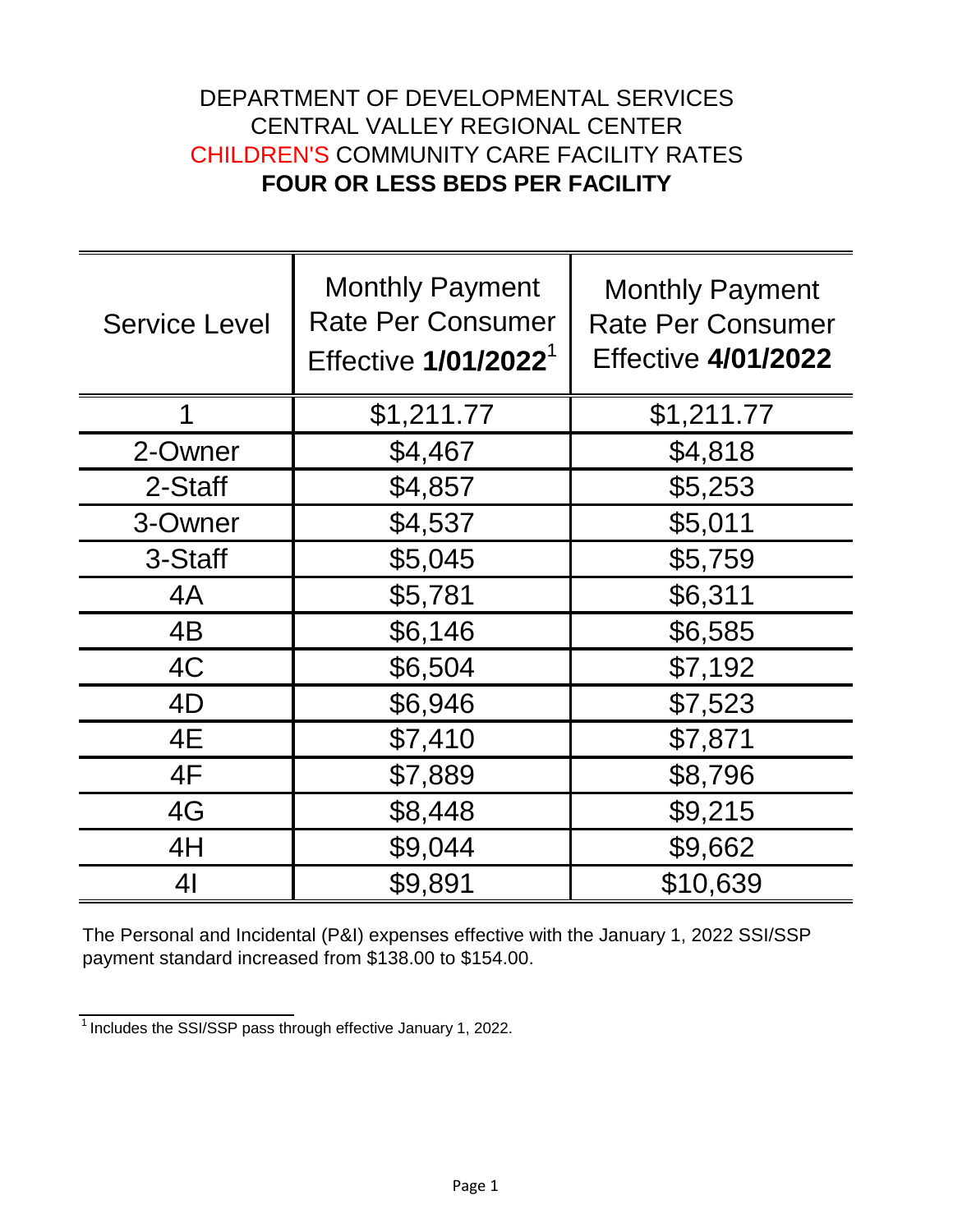## DEPARTMENT OF DEVELOPMENTAL SERVICES CENTRAL VALLEY REGIONAL CENTER CHILDREN'S COMMUNITY CARE FACILITY RATES **FIVE OR SIX BEDS PER FACILITY**

| <b>Service Level</b> | <b>Monthly Payment</b><br><b>Rate Per Consumer</b><br>Effective 1/01/2022 <sup>1</sup> | <b>Monthly Payment</b><br><b>Rate Per Consumer</b><br><b>Effective 4/01/2022</b> |
|----------------------|----------------------------------------------------------------------------------------|----------------------------------------------------------------------------------|
| 1                    | \$1,211.77                                                                             | \$1,211.77                                                                       |
| 2-Owner              | \$3,095                                                                                | \$3,496                                                                          |
| 2-Staff              | \$3,377                                                                                | \$3,811                                                                          |
| 3-Owner              | \$3,696                                                                                | \$4,287                                                                          |
| 3-Staff              | \$4,060                                                                                | \$4,831                                                                          |
| 4A                   | \$4,645                                                                                | \$5,269                                                                          |
| 4B                   | \$4,985                                                                                | \$5,524                                                                          |
| 4C                   | \$5,324                                                                                | \$6,143                                                                          |
| 4D                   | \$5,720                                                                                | \$6,440                                                                          |
| 4E                   | \$6,163                                                                                | \$6,772                                                                          |
| 4F                   | \$6,612                                                                                | \$7,681                                                                          |
| 4G                   | \$7,120                                                                                | \$8,062                                                                          |
| 4H                   | \$7,682                                                                                | \$8,483                                                                          |
| 41                   | \$8,476                                                                                | \$9,450                                                                          |

The Personal and Incidental (P&I) expenses effective with the January 1, 2022 SSI/SSP payment standard increased from \$138.00 to \$154.00.

 $\frac{1}{1}$  Includes the SSI/SSP pass through effective January 1, 2022.